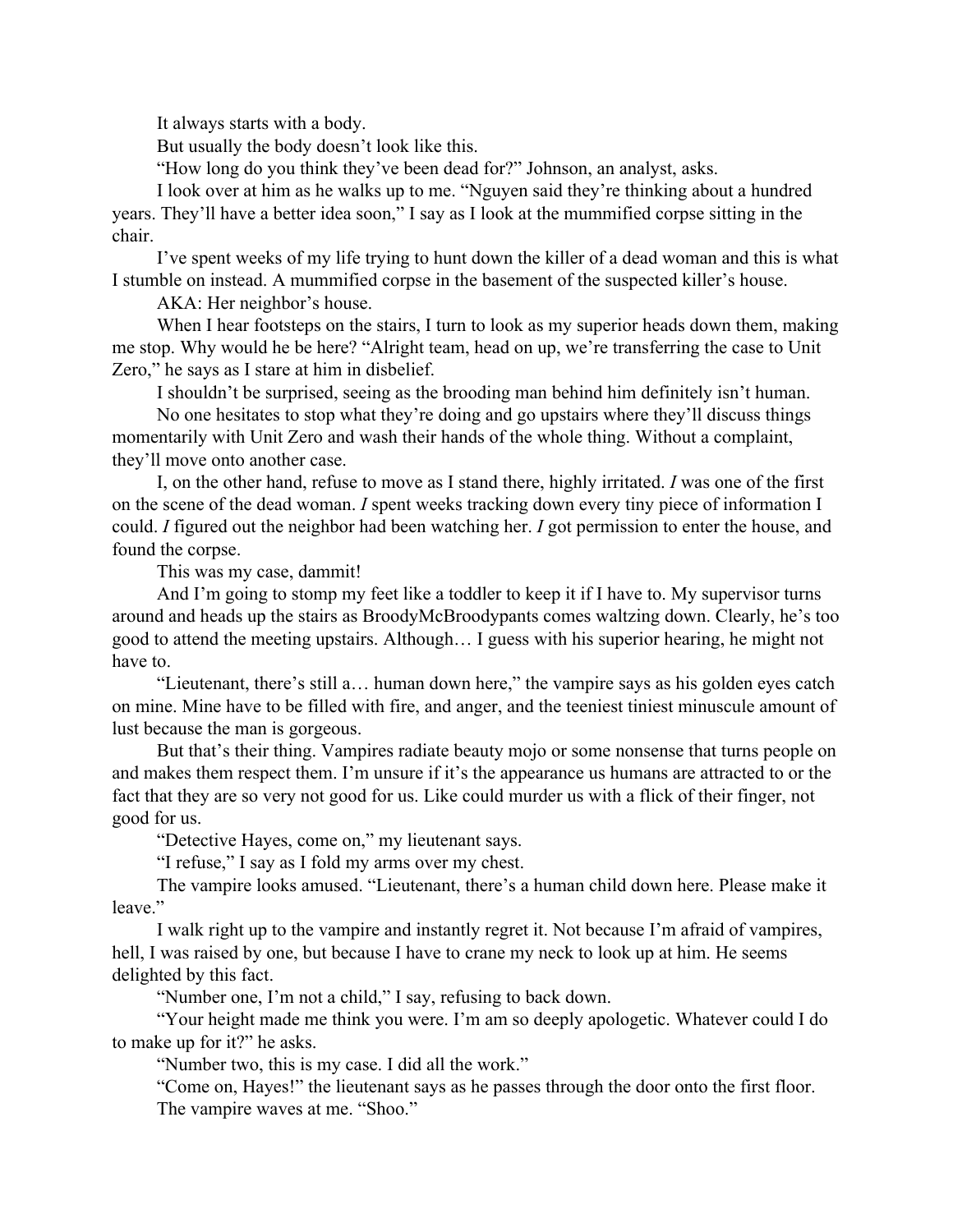I stare at him. He stares at me. I raise an eyebrow. He narrows his eyes.

What an absolute asshole! Who could ever like this man?

"Fine, have fun taking over my entire case that I've worked really hard to solve," I say as I turn from him.

"I will," he says as he heads over to the corpse.

I sigh but I head up the stairs, knowing that there's nothing else I can do once the higher ups decide to move the case out of homicide. I reach the top where I grab for the door handle with a gloved hand.

It refuses to turn.

"Cute, Johnson. Lock me in with McFanguphisbutt," I say as I knock.

Silence.

I knock again before turning around. "Mr. Vampire."

"Church."

"I haven't gone for years, why?" I ask, one hundred percent aware that it's his last name and I'm being a smart-ass.

"It's Mr. Church."

"Alright, It's Mr. Church, the door is locked, and I can't get out."

He walks up the stairs and grabs the handle. When he does, I hear a snap and he jerks his hand back. "What the hell?"

"What was that?" I ask.

"The door is electrified."

"Wait… what?" I ask, relieved *I* didn't touch the door again. If I had, it could have fried the tech I use to walk. That would have been splendid doing a head dive down the stairs because my leg decided to stop working. Then *everyone* would know about that and suddenly more of my past would be out in the open than I'd ever want anyone to know about.

Church pulls out his phone and before I can ask what he's doing he says, "I'm telling them upstairs what's going on."

"Got it," I say as I head back downstairs and freeze. "Hey, It's Mr. Church, we might have a problem."

Church appears beside me so quickly it's like he teleported next to me as he looks over at an open doorway that definitely hadn't been opened before. In fact, none of us had even noticed it since it'd been behind a bookshelf like in one of those old *Clue* style movies.

"Secret door?" I ask as I eye it from a safe distance.

Church shakes his head. "They're passages. When vampires were rare and easily hunted, they'd hide in spots like these to try and stay out of sight. Many of them lived in these passages and would only come out at night to feed. It's how the folklore of us *only* coming out at night started."

"The real question is why that door up there is locked with an electrical current going to it and this door just mysteriously opened up for us to head inside. I would have to hypothesize that this is a trap," I say.

He glances at me. "You don't have to hypothesize anything. It's clearly a trap."

"God, you're so smart. Do you just… can I have your autograph so I can tell everyone I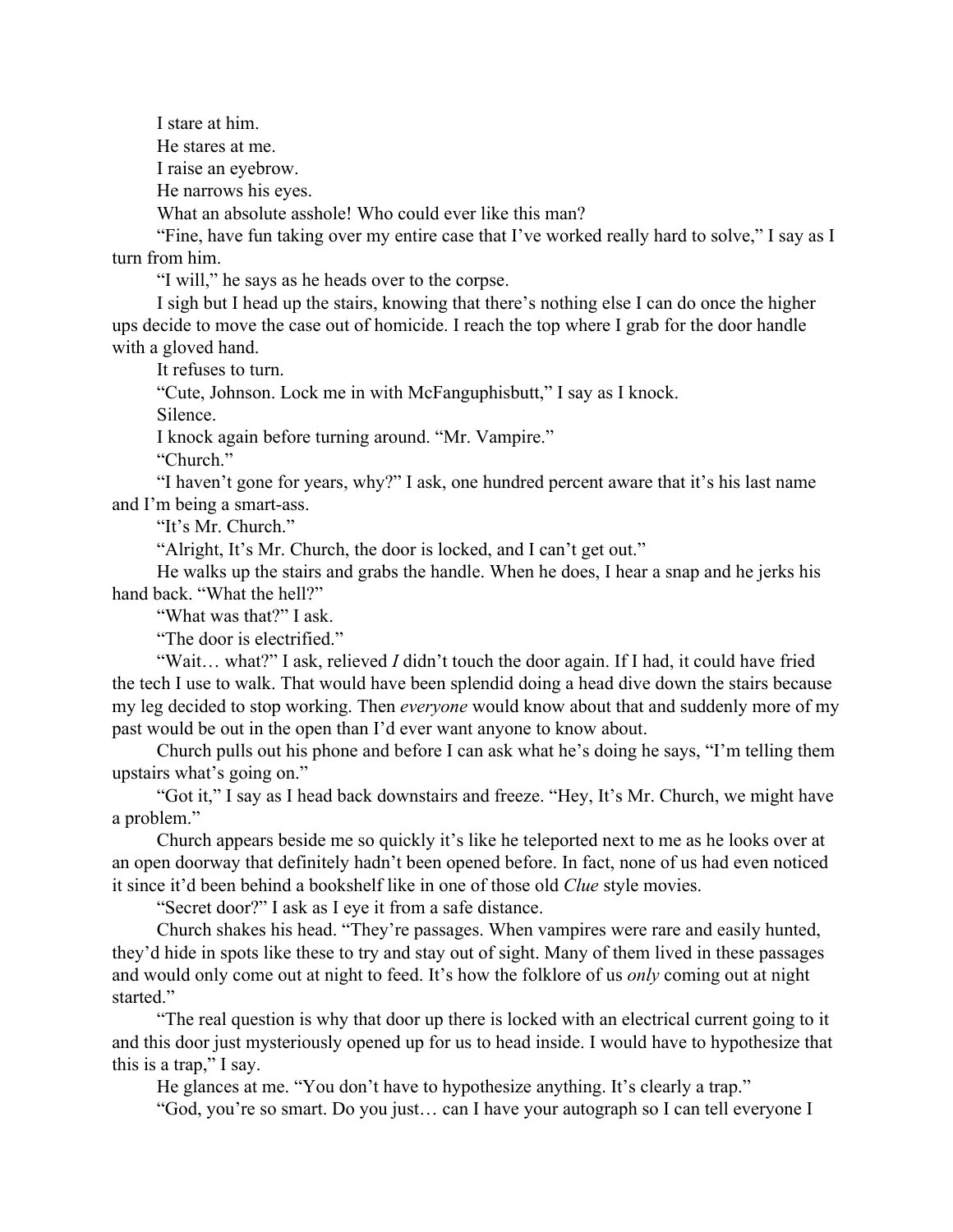met the smartest man alive?"

"Sure," he says as he pulls out a pen. "Where would you like it?"

"Right on my heart, preferably," I say.

Since my heart isn't showing, he writes it on my chest instead. I feel like it's mostly him digging his pen into my flesh, but I'll take it. "There."

I look down at the scribble on my chest. "Narcus… beautiful name."

"It's Marcus," he growls, even though I *know* it's Marcus. He's been talked about around the department more than once. *"Oh what pretty eyes he has!" Or "He's so mysterious and sexy!"* Blah blah.

"Oh… I liked Narcus better."

He ignores me.

"Thank you, Narcus. I'll cherish this until death."

"Which won't be long with the way you're going about things," he says and then heads right through the doorway into the dark, narrow passage. Did he really just tell me that *I'm* going to die early and then goes into the obvious trap?

"That's a trap, remember?" I call after him.

"I'm very aware. I'm guessing he brings his victims down here. Scares them with the dead lady, opens the door. They run inside after finding no way out of the basement, and then he does something fun in here."

"Fun indeed. I can't wait to find out," I say as I head in after him.

"No, you stay out there. I can't die easily like you can," he says as he tries shooing me out of the tunnel.

"I'm like a cat. Nine lives and I've only lost eight so far," I say.

He holds his hand up to about the middle of his abdomen. "You must be this tall to enter this ride."

"Cute," I say as I glare at him. "I'm going with you."

"No, I'm not explaining how I got you killed. It would be a waste of breath and paperwork. Now go examine the corpse or twiddle your thumbs or do whatever you humans like doing."

"We like avocadoes for some reason."

"Go eat an avocado then."

"I don't have one. *But* there might be one at the end of this tunnel."

He sighs. "We're wasting precious time."

"You're the one talking!"

That's when the trap door swings shut, immersing us in complete darkness.

"See? Now I have to go with you," I say as I pull my flashlight out and turn it on just in time to see Church come back toward me. He tries squeezing past but the hallway is very narrow so instead of moving past, we get completely wedged up against each other.

"Shit," he grumbles, the front of his body pressed very firmly against mine.

"Whoa, whoa, whoa. Usually I ask for a date before we hit second base, but I like your drive."

"Suck your tiny body into the wall," he says as he puts a hand against my face and tries smashing me into the wall. He might have to write up a report on how I died, where he'll be required to explain that he's the one who killed me.

Because of that, I push myself into him more. "I just can't. My weak human body won't respond."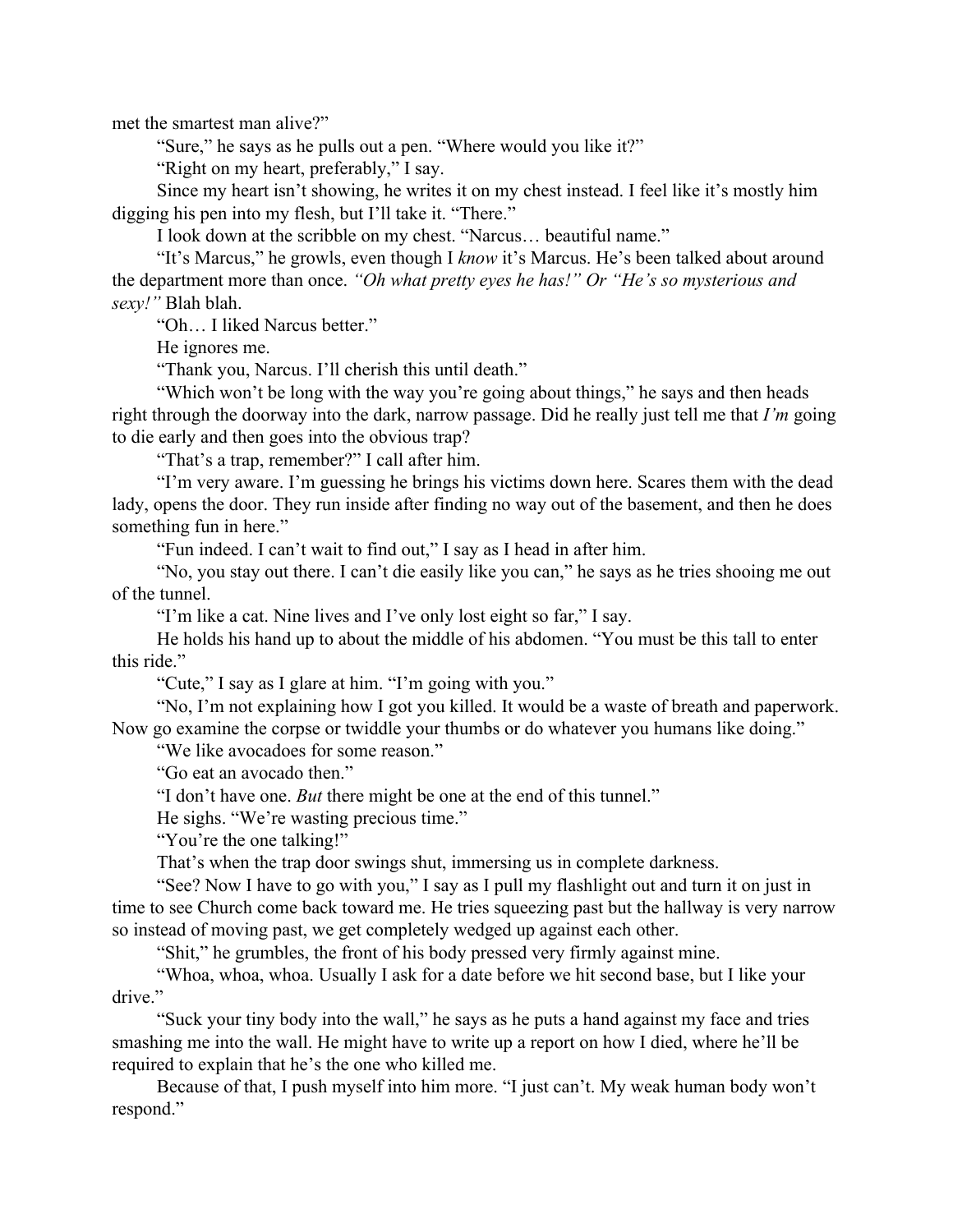"I'm filing a complaint after this."

I look at him in disbelief. "Complaint about what? That you were headed in the right direction but decided it'd be best to go in the other direction and got stuck? Explain to me again what part is my fault?" I ask even though I'm pushing off the wall at this point just to smash him into the other side.

He finally manages to squeeze through and literally punches the door open. It flings off the hinges and flies into the room. "Huh... I might have punched that a little too hard."

"A little?" I ask curiously. "Like 'a little' is putting a dent in it."

"I opened a path for you. Now go."

"Oh! Thank you, that's really sweet, but I'm going this way with you," I say as I head off. He quickly grabs me and pulls me out of the tunnel before setting me on my feet in the open room. Then he pulls a quarter out of his pocket. "Human child. Here is a quarter. See? It's shiny. Do you like shiny things?"

"I love them!"

"Good. Now play."

"Thank you so much!" I say as he heads back into the tunnel and I rush after him. "How far do you think this goes?"

He ignores me. Clearly, he's done trying to keep me safe. I don't blame him. Together, we move down the narrow passageway before reaching a small room.

"Hmm…" the vampire grumbles as he assesses the room. There are blankets in the corner, a half-empty gallon of water, and trash. "He must have been locking people in here. How long was the neighbor missing before her body was found?"

"Two weeks."

"I can smell her here. I can also hear someone outside it. These rooms generally had two exits so they were never cornered."

I rap on the wall as I start to walk around it. "Why would he open it for us? Is he really planning on abducting us?" I ask.

"He could easily abduct someone of your…"—he eyes me—"stature. But me, on the other hand... what a joke!"

"Yes! You're far too manly and powerful. I bet even your eyelids have more muscle than my entire body," I say.

He nods like this is a known fact. "They do."

I snort and rap on the next wall, but before I can go on, the vampire holds a hand out.

"There," he says before walking over to it and listening.

"If I catch the guy first, the case goes to me."

Church looks over at me. "The guy is a vampire. Vampire cases go to Unit Zero." "Yeah, but I did all the work."

He turns toward me. "Do you want to be eaten?"

"Do you want to be staked?"

"Yes, I'd love to be staked if it meant getting away from you."

"Hold still then," I say, but instead of holding still, he elbows the wall, putting a hole in it. Is this a thing he does? Just goes around punching things?

His fist flies through the drywall and he starts pulling chunks away, opening up the hidden passageway.

As he pulls back to assess the small hole, I slip right through it and continue down a new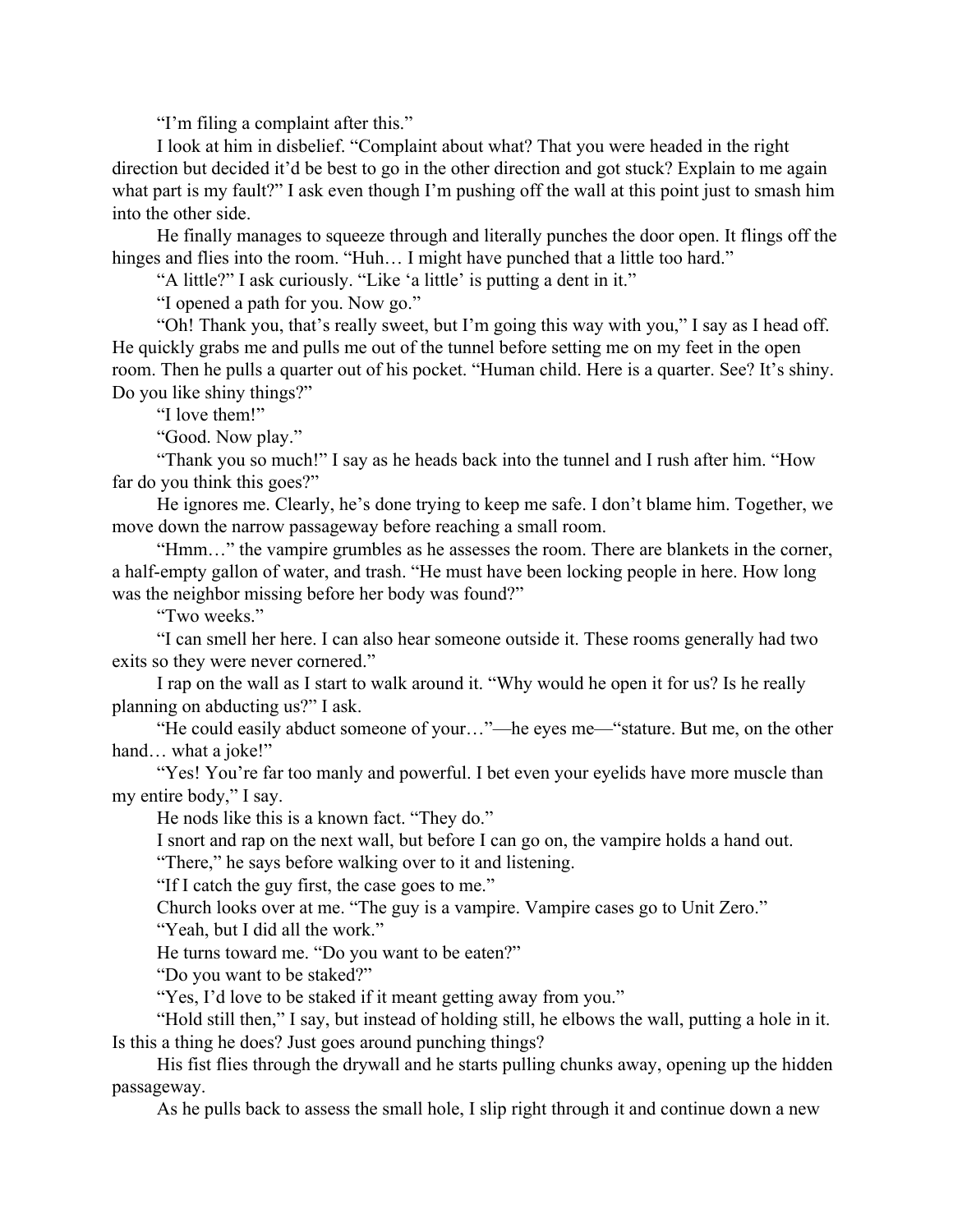hallway.

He grabs for me, but he can't fit his much inferior body inside. "Hold up! What the hell are you doing? I can't fit through yet!"

"Shouldn't have giraffe legs then," I say as I light my path.

"I'm going to giraffe leg you," he growls, and I realize that the hundreds of years he's been alive has done nothing to help him in the threats department.

Really, I don't have to worry because he maims the wall fast enough that he reaches me before I walk two feet toward a closed door.

"He's running," Church says. "Get the door open."

I pull the unlocked door open and Marcus zooms on in with his annoying fast legs while I try my hardest not to hate the world for making me short *and* slow.

The room is filled with computers and recording equipment where the man was clearly watching his victims and probably getting off on ruining lives. I run down another narrow hallway, neither vampire in sight. By the time I reach the stairs I'm wondering why I made such a stupid deal with the vampire. Sometimes, my mouth betrays me, and I say ridiculous things.

When I reach the top, I find that we're in the barn that's behind the house and Church is standing there with the vampire on his knees, handcuffed.

"I thought maybe you stopped for a cup of coffee along the way," Church says.

"Two, actually. The first one I would *not* recommend!" I say.

And because Church is too busy harassing me, he doesn't notice the man lean back far enough that he manages to grab something out of the straw littering the ground. He throws himself backward and Marcus jerks back in surprise. Freeing himself from Marcus, the man slams into me, driving me to the ground as he bites down onto my left arm. I yank out my gun and shoot him right in the side with a tranquilizer as Marcus tears him off me like a grumpy and fang-filled knight in shining armor. This is why the vampires in the fairy tales are all evil.

Even with the tranquilizer, it always takes them a moment before they go down, especially when they're already hyped up. But by the time Marcus is done with him, I'm not sure if the tranq put him down first or the enraged vampire.

"You alright?" I ask as he pulls a hay hook out of his leg.

"Peachy. Maybe if you hadn't distracted me, none of this would have happened."

"I hope I never have to work with you again," I say as I get to my feet and dust myself off. I notice a sheep staring through a gate and judging me.

"The feeling is mutual. Now if you can get him back to the house, the case is yours," he decides.

"Of course I will," I say as I walk over to the vampire who is *out*. I grab his arm and promptly realize he weighs twice as much as me and leaving him in the barn is definitely the best bet. "I'd rather leave him here. Out of the… clouds… you know? Don't want him to get cold or something."

"Good plan."

"Are you alright?" I ask as I wave at his leg.

"It's already healing."

"Good. How would you do your brooding look if you were wounded?"

"Did he bite you?" he asks as he reaches for my arm, which I quickly pull out of his reach.

"No, I'm good. I think I have a little sheep shit on my back, but besides that, I'm perfect."

"Eh. I'm not sure perfect is the word I'd use."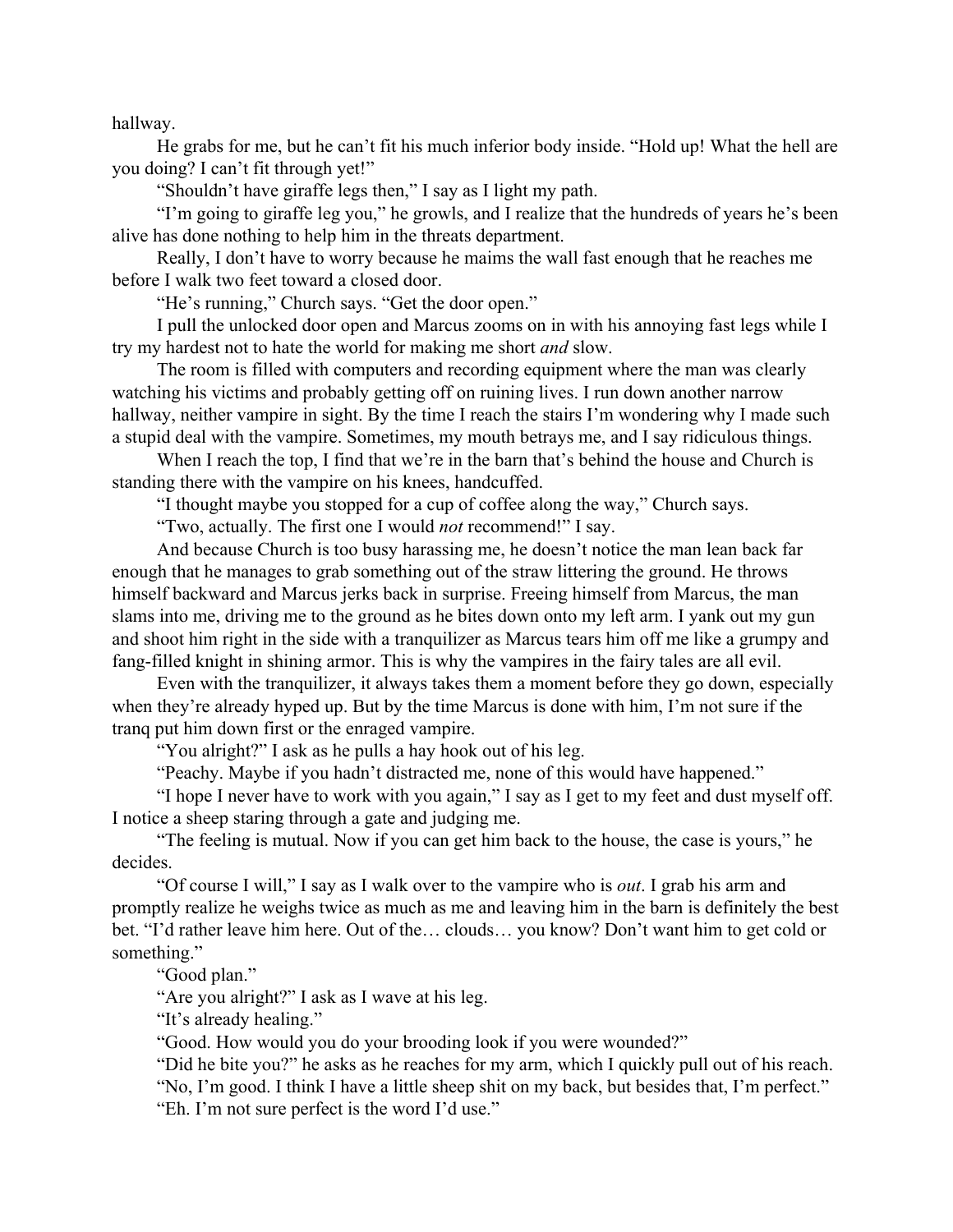I glare at him. "I'll go get the others. Watch our friend."

"Got it," he says as I head to the door and pull it open. Once outside, I roll up my sleeve to examine my arm. My fingers are still working right so I can't imagine the vampire hurt anything when he bit me, but Watson would strangle me if I ruined his precious prosthesis.

The fake arm looks fine… ish, so I call it good and hope my doctor won't notice the teethsized imprints.

I suppose Church is right. I should let the vampires play with the vampires.

The issue is that not everyone knows that. Especially not *him*. And if I had a vampire like Church by my side, maybe *he* would leave me alone and stop hunting me.

I look back at the barn and see Church inside the doorway peering down at the vampire on the ground. As if noticing me looking, he glances up and catches my eyes with that piercing golden stare.

And just how could I go about getting the vampires to help me?

At this point, I'm not sure, but I am nothing if not determined.

Oh, Marcus Church, you have no idea what's coming for you. This will definitely not be the last we see of each other.

## Present

"Remember that time you fondled me in the hallway of that basement?" I ask Marcus as we sit in the car staking out the building.

"No," he says as he stares at the club, like it's more interesting than me.

"Remember when you were so enamored by my dashingly good looks you let a man a fraction of your age ram a hay hook… a *hay hook* into your leg?"

He glances away from the place to look at me from where I sit in the passenger seat. "Can I say no again?"

"Then it'd be a lie."

"Then no."

I grin. "Did you know, at that point, that we'd forever be destined to be together?"

"Don't you have like… things to do?" he asks. "Like extensive stakeouting?"

"You're the only thing I have to do."

He starts laughing. "We already did that. Yes, I remember when I met you even if I was wishing I hadn't at the time. You were very… pesky."

"You used the wrong P word."

"Peewee."

I glare at him.

"Perverted."

"Close, but you're still so far away."

"Piddling."

"Now you're farther away. Want a clue? It's perfect. I was very perfect."

He groans. "No, that can't be right. What about pushy?"

I shrug. "I'll give you that one. You never realized that day would be the best day of your life, did you?"

"It definitely wasn't the best day of my life. We've had *much* better days," he says as he leans forward and kisses my cheek. "What brought this up?"